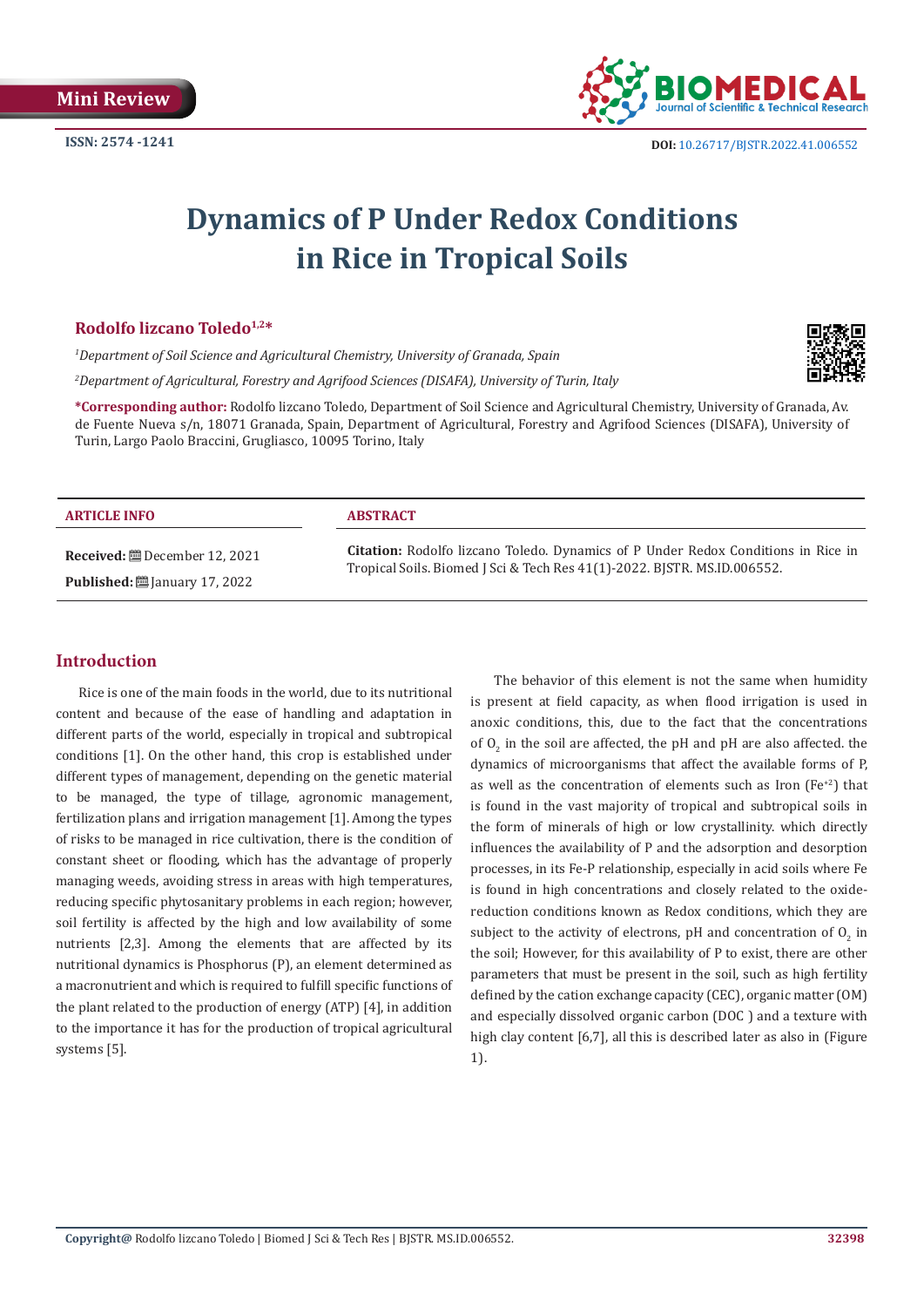

**Figure 1:** Dynamics of P in acidic soils in Redox processes in rice cultivation. Created with BioRender.com.

#### **Relationship of pH and Eh in the availability of P**

Is important to establish that flood periods do not generate immediate changes in pH, but can vary from a few to several weeks, among the factors that can establish changes in pH in flooded soils are: concentration of organic matter (dissolved organic carbon), Microbial activity, temperature, Fe concentration, ammonium accumulation, among other chemical properties of the soil [8,9]. Conditions such as pH and  $\mathrm{E_{h}}$  are indirectly responsible for the release of P under reduced soil conditions [10,11]. After there is reduction in the soil by agronomic management such as flooding, regardless of the pH, which generally in tropical soils is very strongly acidic (<4.5) in soils of the orders Oxisol and ultisol, it has a tendency to rise until reaching the agronomic neutrality (6.5-6.8) [12,13], this is due to the fact that processes of reduction of  $\text{MnO}_2$  and  $\text{Fe}_2\text{O}_3$  occur, to the production of OH- as a result of the mineralization of organic N to  $NH_4^*$  through the process of the In the same way, the increase in pH can also be attributed to the rapid microbial mineralization of labile Carbon compounds (C), generating a rapid decarboxylation of organic anions and in addition to the ammonification as already mentioned above [14].

On the other hand, there is also a decrease in the redox potential  $(E_h)$ , which is defined as a measure of the reduction state because it changes with the Oxidation / Reduction ratio; Eh is affected by the formation of complex ions and by pH [15]; It can be said that  $E_h$  decreases when the pH increases, therefore, the order of the compounds in which they are reduced in flood conditions in rice can be defined, which is described below:  $NO_3 = MnO_2$  Fe<sub>2</sub>O<sub>3</sub> (E<sub>h</sub>) Low). In a soil with high Fe<sub>2</sub>O<sub>3</sub> content such as oxisols, Eh remains an average of + 100 mV, however, in soils with little Fe<sub>2</sub>O<sub>3</sub>, Eh can range from -100 to -400 mV where the reduction of  $SO_4^{-2}$  to  $S^2$  [16,17]. In the end, there is a correlation between pH and availability of P, studies carried out by [11] established that the increase in pH in acid soils (Oxisol and Ultisol), under flood conditions in rice, which indicated that these increases in pH, facilitated the Fe (III) reduction and associated P mobilization in the acid soils evaluated [18,19]

#### **Dynamics of P and Fe Concentration**

Lower Eh initial conditions in acidic soils such as oxisols [11], can result in a strong decrease in the sorption force of Fe-OP, leading to a strong increase in the P available in this type of soils [20,21]. In relation to this, it can be said that a reduction of Fe is more likely to occur at a slightly acidic pH, when the increase in pH is occurring in reducing environments [22]. It is important to bear in mind that potentially reducible Fe can be established, through methodologies such as the determination of Fe with Citrate-Ascorbate (FeCA), which indicates that the total concentrations of Fe (III) and recalcitrant Fe (Easily reducible) control the production. Fe (II) in acid soils such as Oxisols and Ultisols [11,23]. It is important to note that Fe (II) has a lower binding force for P than Fe (III) [24]; therefore soils with higher potentials to reduce Fe, an early increase and a higher bioavailability of P can be expected [22]. The reducing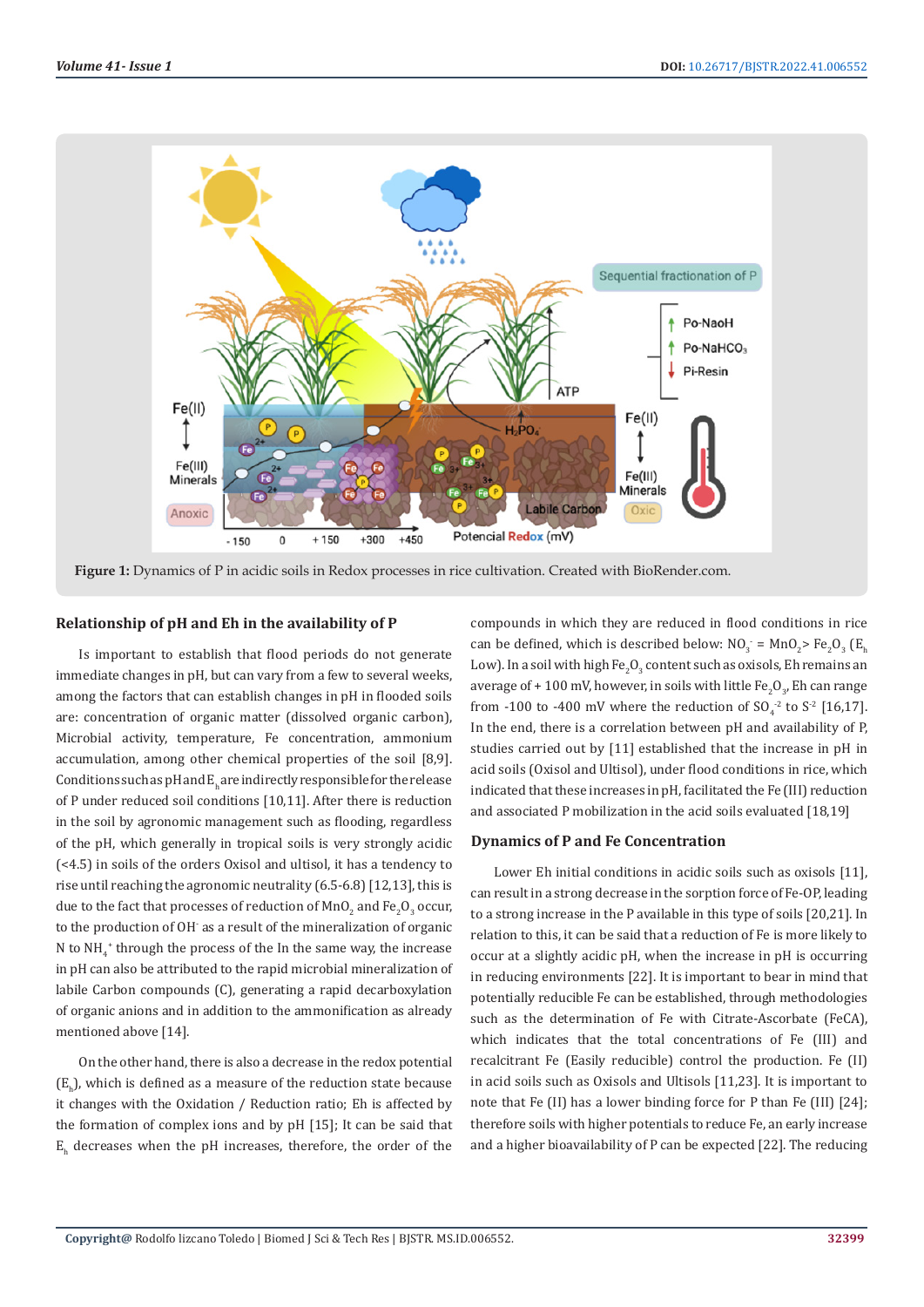dissolution of crystalline Fe (FeCA, defines Fe and low crystallinity and potentially available and reducible Fe) can be catalyzed by a high concentration of Fe (II) [25,26], resulting in a higher initial availability of P in acid soils [11,27]. In short, the increase in the availability of P in flood conditions has to do with the reduction of ferric phosphates (Fe<sup>+3</sup>) to ferrous phosphates (Fe<sup>+2</sup>), to the release of P from insoluble components of Fe and Al and to a certain dissolution of Ca phosphates when there are high levels of  $\mathfrak{CO}_2$  in the soil solution (soils with alkaline pH). The release of P through these processes can take a few weeks after the flood. This initial flux of released P can be fixed on clay particles and Al hydroxides (AlOOH), and in some soils with high amounts of active Fe and Al it can still result in a reduction in the availability of P in the soil [28,29].

## **Organic Matter and P Concentration**

Labile organic acids are more efficient to solubilize P from acidic soils, this because there is a greater solubility of Fe and Aluminum (Al) phosphates, with increasing pH and low Eh (Reference). Therefore, a decrease in Eh, followed by a reduction in Fe (III), can generate the release of P bound in Fe minerals; The reduction of Fe (III) and the corresponding accumulation of Fe (II), strongly depend on the labile mineralization of C and OM. Labile C can define the intensity of Fe (III) reduction because it is the main source of energy for microorganisms, in addition to being a strong electron donor [30]. These processes result in the production of Fe (II) but in the same way a desorption producing available P; therefore, higher OC and Fe (II) content in soils such as oxisols, generates a drastic decrease in Eh after immersion [11], which leads to a greater consumption of microbial  $O_2$  much faster, which can generate the release of large concentrations of P low binding energy (Reference). It is important to bear in mind that microbial mineralization with rapid activities due to the presence of labile C in acid soils can reduce P sorption, a specific adsorption analogous to phosphate ions [31] or by Fe and Al chelation [32].

## **Conclusion**

It is important for the researcher, extension worker, professor in the area of agriculture, to understand the dynamics of P in systems where Redox processes are present, since for the producer it will serve as an orientation not to carry out high fertilization of phosphate fertilizers, which can lead to high processes of contamination by eutrophication, cost overruns, currently necessary due to the costs of fertilizers that have doubled and tripled their price in the market, in addition to the need to carry out calibrations in the determination of P in the soil, since in the tropics There is determination of P by the method of Bray II (Colombia), Mehlich 3

(Brazil - Minas Gerais), Resina (Brazil - São Paulo and Rio Grande do Sul), generating ambiguity by establishing non-standardized methodologies in various regions of the tropics and by Finally, in addition to values such as pH in the soil analysis, one should work on the fractionation of P as results in the soil analyzes for all The agricultural professional (Agronomist Engineer, Agroecologist Engineer, Agroforestry Engineer, etc.) who is the person in charge of the recommendation, with this, the forms of P, labile, moderately labile and nonlabile are determined to make a much clearer and more accurate recommendation.

## **Availability of Data and Materials**

Not applicable.

# **Competing Interests**

The author report no conflicts of interest in this work.

# **Consent for Publication**

Not applicable.

#### **References**

- 1. [Wang D, Laza M R C, Cassman K G, Huang J, Nie L, et al. \(2016\) Temperature](https://www.sciencedirect.com/science/article/abs/pii/S0378429016301538?via%3Dihub) [explains the yield difference of double-season rice between tropical and](https://www.sciencedirect.com/science/article/abs/pii/S0378429016301538?via%3Dihub) [subtropical environments. Field Crops Res 198: 303-311.](https://www.sciencedirect.com/science/article/abs/pii/S0378429016301538?via%3Dihub)
- 2. [Biswas S, Hazra G C, Purakayastha T J, Saha N, Mitran T, et al. \(2017\)](https://www.sciencedirect.com/science/article/abs/pii/S0016706117300101?via%3Dihub) [Establishment of critical limits of indicators and indices of soil quality](https://www.sciencedirect.com/science/article/abs/pii/S0016706117300101?via%3Dihub) [in rice-rice cropping systems under different soil orders. Geoderma 292:](https://www.sciencedirect.com/science/article/abs/pii/S0016706117300101?via%3Dihub) [34-48.](https://www.sciencedirect.com/science/article/abs/pii/S0016706117300101?via%3Dihub)
- 3. [Razavipour T, Moghaddam S S, Doaei S, Noorhosseini S A, Damalas C A,](file:///F:/New%20Journals/BJSTR.MS.ID.006552/BJSTR-CHE-22-MRW-214_W/sciencedirect.com/science/article/abs/pii/S0378377418306607?via%3Dihub) [et al. \(2018\) Azolla \(Azolla filiculoides\) compost improves grain yield](file:///F:/New%20Journals/BJSTR.MS.ID.006552/BJSTR-CHE-22-MRW-214_W/sciencedirect.com/science/article/abs/pii/S0378377418306607?via%3Dihub) [of rice \(Oryza sativa L.\) under different irrigation regimes. Agric Water](file:///F:/New%20Journals/BJSTR.MS.ID.006552/BJSTR-CHE-22-MRW-214_W/sciencedirect.com/science/article/abs/pii/S0378377418306607?via%3Dihub) [Manag 209: 1-10.](file:///F:/New%20Journals/BJSTR.MS.ID.006552/BJSTR-CHE-22-MRW-214_W/sciencedirect.com/science/article/abs/pii/S0378377418306607?via%3Dihub)
- 4. [Wei X, Hu Y, Peng P, Zhu Z, Atere CT, et al. \(2017\) Effect of P stoichiometry](https://link.springer.com/article/10.1007%2Fs00374-017-1221-1) [on the abundance of nitrogen-cycle genes in phosphorus-limited paddy](https://link.springer.com/article/10.1007%2Fs00374-017-1221-1) [soil. Biol Fertil Soils 53\(7\): 767-776.](https://link.springer.com/article/10.1007%2Fs00374-017-1221-1)
- 5. [Lizcano-Toledo R, Reyes-Mart](https://www.researchgate.net/publication/356529515_Phosphorus_Dynamics_in_the_Soil-Plant-Environment_Relationship_in_Cropping_Systems_A_Review)ín M P, Celi L, Fernández-Ondoño E (2021) [Phosphorus dynamics in the soil–plant–environment relationship in](https://www.researchgate.net/publication/356529515_Phosphorus_Dynamics_in_the_Soil-Plant-Environment_Relationship_in_Cropping_Systems_A_Review) [cropping systems: A review. Appl Sci \(Basel\) 11\(23\): 11133.](https://www.researchgate.net/publication/356529515_Phosphorus_Dynamics_in_the_Soil-Plant-Environment_Relationship_in_Cropping_Systems_A_Review)
- 6. [Husson O \(2013\) Redox potential \(Eh\) and pH as drivers of soil/plant/](https://link.springer.com/article/10.1007%2Fs11104-012-1429-7) [microorganism systems: a transdisciplinary overview pointing to](https://link.springer.com/article/10.1007%2Fs11104-012-1429-7) [integrative opportunities for agronomy. Plant Soil 362\(1–2\): 389-417.](https://link.springer.com/article/10.1007%2Fs11104-012-1429-7)
- 7. [Li X, Zhang W, Liu T, Chen L, Chen P, et al. \(2016\) Changes in the](https://www.sciencedirect.com/science/article/abs/pii/S003807171500406X?via%3Dihub) [composition and diversity of microbial communities during anaerobic](https://www.sciencedirect.com/science/article/abs/pii/S003807171500406X?via%3Dihub) [nitrate reduction and Fe\(II\) oxidation at circumneutral pH in paddy soil.](https://www.sciencedirect.com/science/article/abs/pii/S003807171500406X?via%3Dihub) [Soil Biol Biochem 94: 70-79.](https://www.sciencedirect.com/science/article/abs/pii/S003807171500406X?via%3Dihub)
- 8. [Pan Y, Koopmans G F, Bonten L T C, Song J, Luo Y, et al. \(2014\) Influence](https://link.springer.com/article/10.1007%2Fs11368-014-0919-z) [of pH on the redox chemistry of metal \(hydr\)oxides and organic matter](https://link.springer.com/article/10.1007%2Fs11368-014-0919-z) [in paddy soils. J Soils Sediments 14\(10\): 1713-1726.](https://link.springer.com/article/10.1007%2Fs11368-014-0919-z)
- 9. [Yuan C, Fitzpatrick R, Mosley L M, Marschner P \(2015\) Sulfate reduction](https://www.sciencedirect.com/science/article/abs/pii/S0304389415004094?via%3Dihub) [in sulfuric material after re-flooding: Effectiveness of organic carbon](https://www.sciencedirect.com/science/article/abs/pii/S0304389415004094?via%3Dihub) [addition and pH increase depends on soil properties. J Hazard Mater](https://www.sciencedirect.com/science/article/abs/pii/S0304389415004094?via%3Dihub) [298: 138-145.](https://www.sciencedirect.com/science/article/abs/pii/S0304389415004094?via%3Dihub)